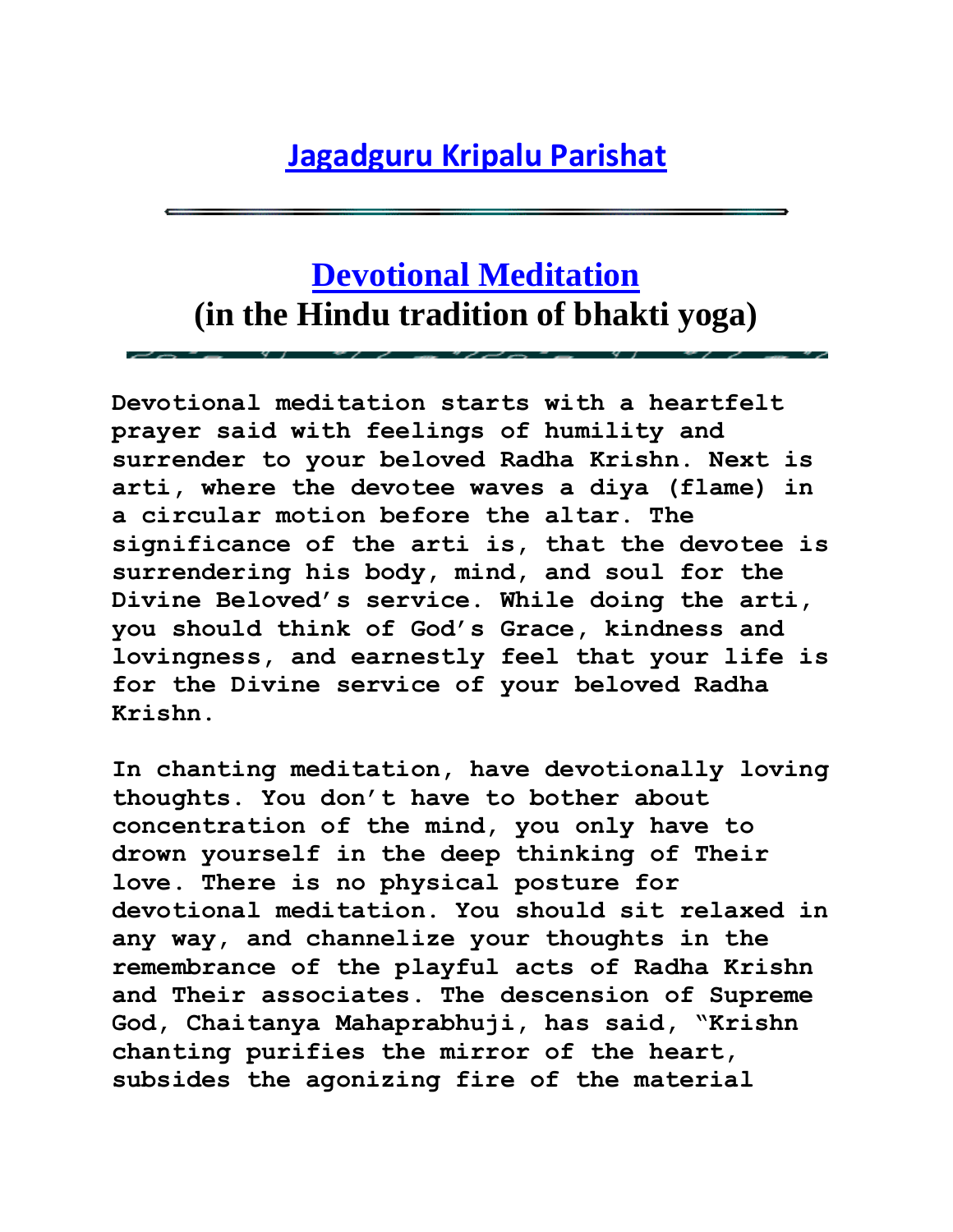**mind, develops the cool effulgence of divine love, brings forth the Divine knowledge, and sprouts the bliss of Krishn love that brings complete divine contentment at every step of one"s life."**

**This meditation can be done aloud, with the aid of a harmonium or a drum or you can simply listen to, or sing with a recording of a chanting meditation specially imbued with pure devotional attributes. Most importantly, you must continuously remember the name of Radha Krishn in your heart, as instructed by the Spiritual Teacher. Along with this remembrance, every moment, you must try to feel the personified presence of Krishn or Radha with you. You can take the help of a picture of Radha Krishn for your imagination, but you should form your own mental image of Them according to your own liking of features and decorations.** 

**You can talk with Them, walk with Them, play with Them, dance with Them, and embrace Them, but your must always keep in your mind that They are your most loving Beloveds. You should love Them with a humble desire to receive Their Grace. Submit your intellect and vanity in the love of your Divine beloved. Such feelings of love and humbleness are called surrender. Surrender is enriched through the Grace of a real Saint who has attained Divine love. Then the devotee speeds up his progress on the Divine path and enters into divine love consciousness.**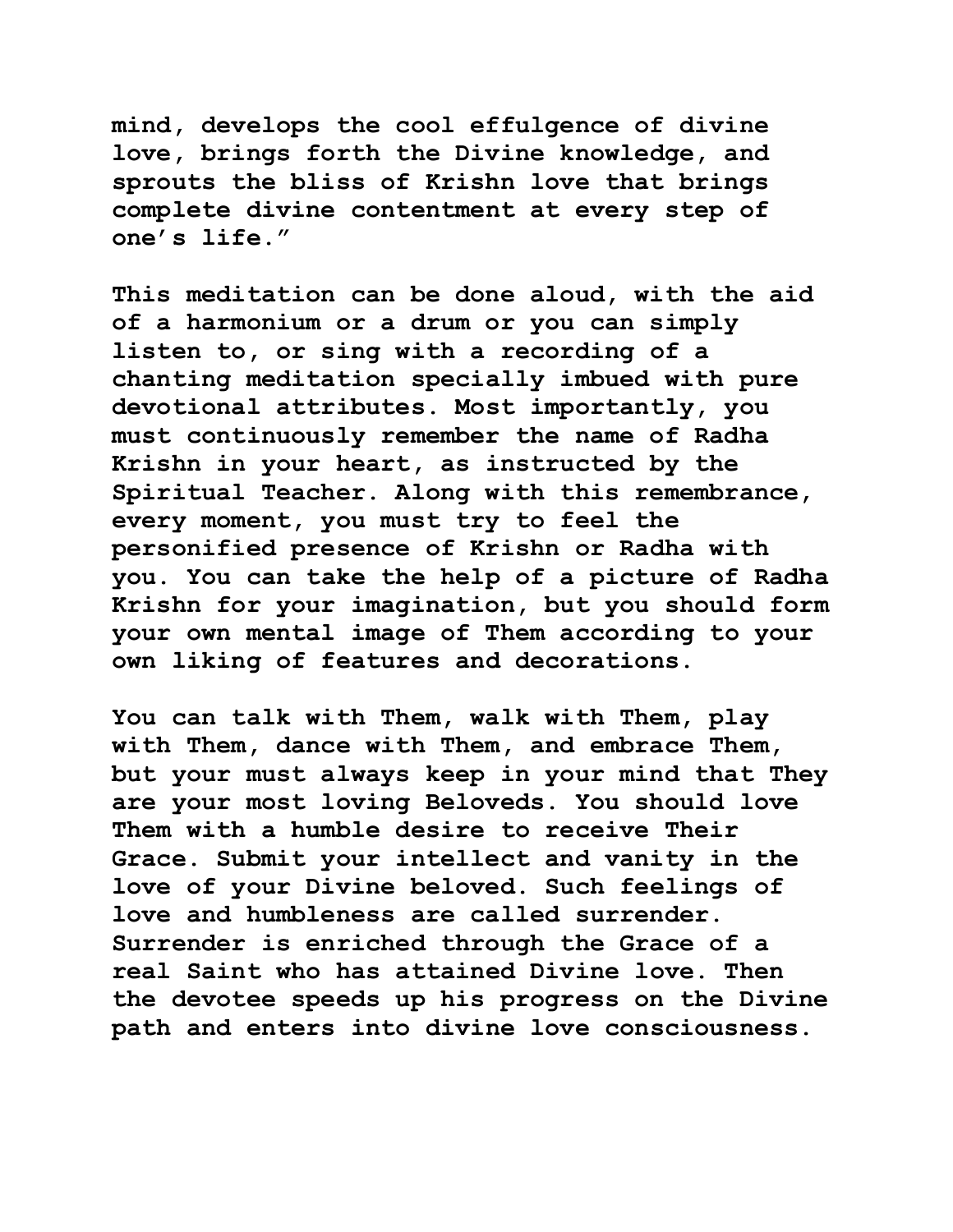**To improve your feelings of love and affinity for Radha Krishn you should do regular devotion every morning and evening (according to your convenience), in which you should quietly remember Radha Krishn and Their name wholeheartedly. Then sing or listen to the chanting of the name of Radha Krishn. While remembering the name and singing or listening to the chant you must meditate, which is the most important part of your devotion.** 

**Meditation should be done like this: Imagine that you are sitting in a most beautiful Divine garden of Vrindaban abode, Yamuna river is flowing nearby, the weather is pleasant and the atmosphere is filled with the divine perfume of uncountable kinds of fragrant flowers which are blooming all over Vrindaban.**

**There you can watch any of the plays (leelas) of Radha, Krishn, Gopis, or Gwalbals which are going on. You can also think that Radha, or Krishn, or Both, have appeared before you and you are looking to your dearest Divine darling very closely, and He or She is also looking towards you with love and affection. Meditation can also be done with open eyes in a quiet room, but it is preferable that you should do it with closed eyes.**

**Every moment try to retain this feeling that you are looking to your Divine Beloved. A feeling of exclusive love and ownness is the main factor of meditation. Such feelings of loving affinity deepen your meditation. Selfless yearning for**